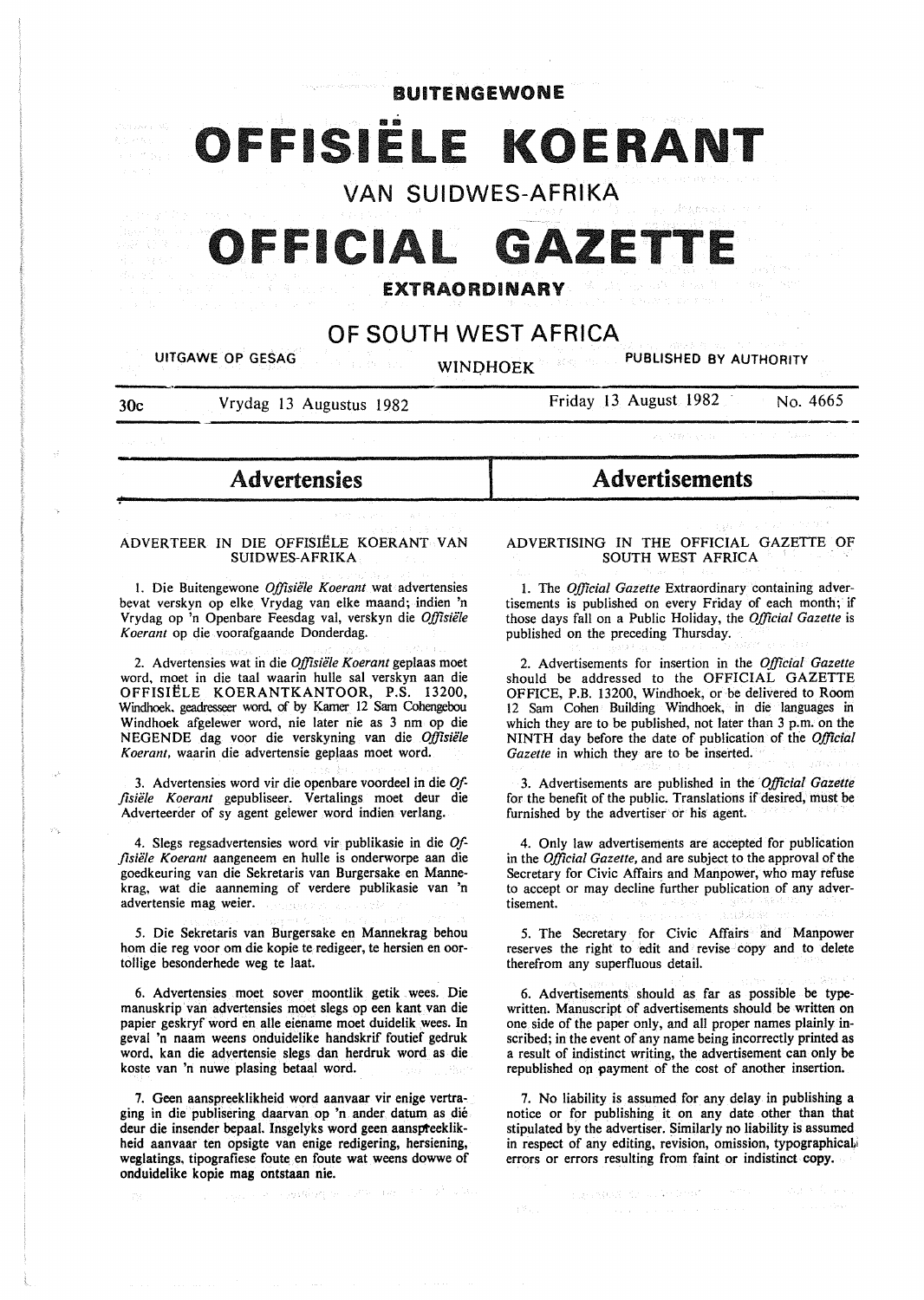Í

8. Die insender word aanspreeklik gehou vir enige skadevergoeding en koste wat voortvloei uit enige aksie wat weens die publisering, hetsy met of sonder enige weglating, foute, onduidelikhede of in watter vorm ookal, van 'n kennisgewing teen die Administrateur-generaal ingestel word.

9. Die jaarlikse intekengeld op die *Offisiiile Koerant* is Rl2,50 posvry in hierdie Gebied en die Republiek van Suid-Afrika, verkrygbaar by die here Swapers Beperk, Posbus 56, Windhoek. Oorsese intekenaars moet posgeld vooruitbetaal. Enkel eksemplare van die *Offisiële Koerant* is verkrygbaar van die here Swapers Beperk, Posbus 56, Windhoek, teen 30c per eksemplaar. Eksemplare word vir slegs twee jaar in voorraad gehou.

10. Die koste vir die plasing van kennisgewings is soos volg en is betaalbaar by wyse van tjeks, wissels, pos- of geldorders:

#### LYS VAN VASTE TARIEWE

| Gestandaardiseerde kennisgewings                                                                               | Tarief per  |
|----------------------------------------------------------------------------------------------------------------|-------------|
|                                                                                                                | plasing     |
|                                                                                                                | R           |
| astrony (1994) Paul A                                                                                          |             |
|                                                                                                                | R3,25       |
| Aktes: Verlore dokumente                                                                                       | 6,00        |
|                                                                                                                | 5,00        |
| Boedelwettekennisgewings: Vorms J.                                                                             | 2.00        |
| Derdeparty assuransie eise om skadevergoeding                                                                  | 2,50        |
| Insolvensiewet en maatskappywettekennisge-                                                                     |             |
| wings: J. 28, J. 29, Vorms 1 tot 9                                                                             | 4,00        |
|                                                                                                                |             |
| L.W. - Vorms 2 en 6 - bykomstige verkla-                                                                       |             |
| rings volgens woordetaltabel, toegevoeg tot die                                                                |             |
| basiese tarief.                                                                                                |             |
| Tardie Andreas St<br>ag Eli                                                                                    |             |
| Naamsverandering (vier plasings)                                                                               | 25,00       |
| Naturalisasiekennisgewings (insluitende 'n her-                                                                |             |
|                                                                                                                | 2.00        |
| Onopgeëiste geld — slegs in die buitengewone $Qf$ -                                                            |             |
| fisiële Koerant, sluitingsdatum 15 Januarie (per in-                                                           |             |
| skrywing van "naam, adres en bedrag")                                                                          | 0.80        |
|                                                                                                                | 5,00        |
| Slumopruimingshofkennisgewings, per perseel                                                                    | 4,00        |
| Verlore lewensversekeringspolisse                                                                              | 2,00        |
| Nie gestandaardiseerde kennisgewings                                                                           |             |
| Maatskappykennisgewings: All and the Manuscript of the Manuscript of the Manuscript of the Manuscript of the M |             |
| Kort kennisgewings: Vergaderings, besluite,<br>aanbod van skikking, omskepping van maat-                       |             |
| skappy, vrywillige likwidasies, ens.: sluiting van                                                             |             |
| oordrag van lederegisters en/of verklarings aan                                                                |             |
|                                                                                                                | 11,00<br>J, |
| Dranklisensie kennisgewings (in buitengewone Of-                                                               |             |
| fisiële Koerante, t.w. Junie/Tvl. November/Kaap,<br>Januarie/OVS., April/Natal) per tweetalige aan-            |             |
|                                                                                                                |             |
|                                                                                                                | 7,00        |
| Verklaring van dividende met profytstate, notas in-                                                            |             |
|                                                                                                                |             |
|                                                                                                                | 25,00       |
| Lang kennisgewings: Oordragte, veranderings met                                                                |             |
| betrekking tot aandele of kapitaal, aflossings, be-                                                            |             |
| sluite, vrywillige likwidasies                                                                                 |             |
|                                                                                                                | 37,00       |
| Handelsmerke in Suidwes-Afrika                                                                                 |             |
|                                                                                                                | 11,00       |
| Likwidateurs en ander aangesteldes se kennisge-                                                                |             |
| $wings$                                                                                                        | 7,00        |
| .                                                                                                              |             |

8. The advertiser will be held liable for all compensation and costs arising from any action which may be instituted against the Administrator-General as a result of the publication of a notice with or without any omission, errors, lack of clarity or in any form whatsoever.

9. The subscription for the *Official Gazette* is Rl2,50 per annum, post free in this Territory and the Republic of South Africa, obtainable from Messrs. Swapers Limited, P.O. Box 56, Windhoek. Postage must be prepaid by overseas subscribers. Single copies of the *Official Gazette* may be obtained from Swapers Limited, P.O. Box 56, Windhoek, at the price of 30c per copy. Copies are kept in stock for only two years.

10. The charge for the insertion of notices is as follows and is payable in the form of cheques, bills, postal or money orders:

#### LIST OF FIXED TARIFF RATES

| Standardised notices                                                                                                          | Rate per       |
|-------------------------------------------------------------------------------------------------------------------------------|----------------|
|                                                                                                                               | insertion<br>R |
| สเด็ดสนใจของเกิ                                                                                                               |                |
|                                                                                                                               | R3,25          |
|                                                                                                                               | 6.00           |
| Administration of Estates Acts notices: Forms J.                                                                              | 5.00           |
|                                                                                                                               | 2.00           |
| Third party insurance claims for compensation                                                                                 | 2,50           |
| Insolvency Act and Company Acts notices: J. 28,                                                                               | 4.00           |
|                                                                                                                               |                |
| $N.B.$ - Forms 2 and $6$ - additional statements<br>according to word count table, added to the<br>basic tariff.<br>新 オンプタルーム |                |
| Change of name (four insertions)                                                                                              | 25,00          |
| Naturalisation notices (including a reprint for the                                                                           |                |
|                                                                                                                               | 2.00           |
| Unclaimed moneys - only in the extraordinary                                                                                  |                |
| Official Gazette, closing date 15 January (per entry<br>of "name, address and amount")                                        |                |
|                                                                                                                               | 0,80           |
| Slum Clearance Court notices, per premises                                                                                    | 5,00<br>4.00   |
| Lost life insurance policies                                                                                                  | 2,00           |
| Value of the<br>Non standardised notices<br>in de march                                                                       |                |
| Company notices: Salt and State State State                                                                                   | is a most      |
| s percent of primary et al.                                                                                                   |                |
| Short notices: Meetings, resolutions, offer of com-<br>promise, conversion of company, voluntary                              |                |
| windings-up; closing of transfer or members'                                                                                  |                |
| registers and/or declaration of dividends                                                                                     | 11,00          |
| Liquor Licence notices (in extraordinary Gazettes,                                                                            |                |
| viz. June/Tvl. November/Cape, January/O.F.S.,                                                                                 |                |
| April/Natal), per bilingual application                                                                                       | 7,00           |
| Declaration of dividend with profit statements, in                                                                            |                |
|                                                                                                                               | 25,00          |
| Long notices: Transfers, changes in respect of<br>shares or capital, redemptions, resolutions, volun-                         |                |
|                                                                                                                               | 37,00          |
|                                                                                                                               | 11,00          |
| Liquidator's and other appointees' notices                                                                                    | 7,00           |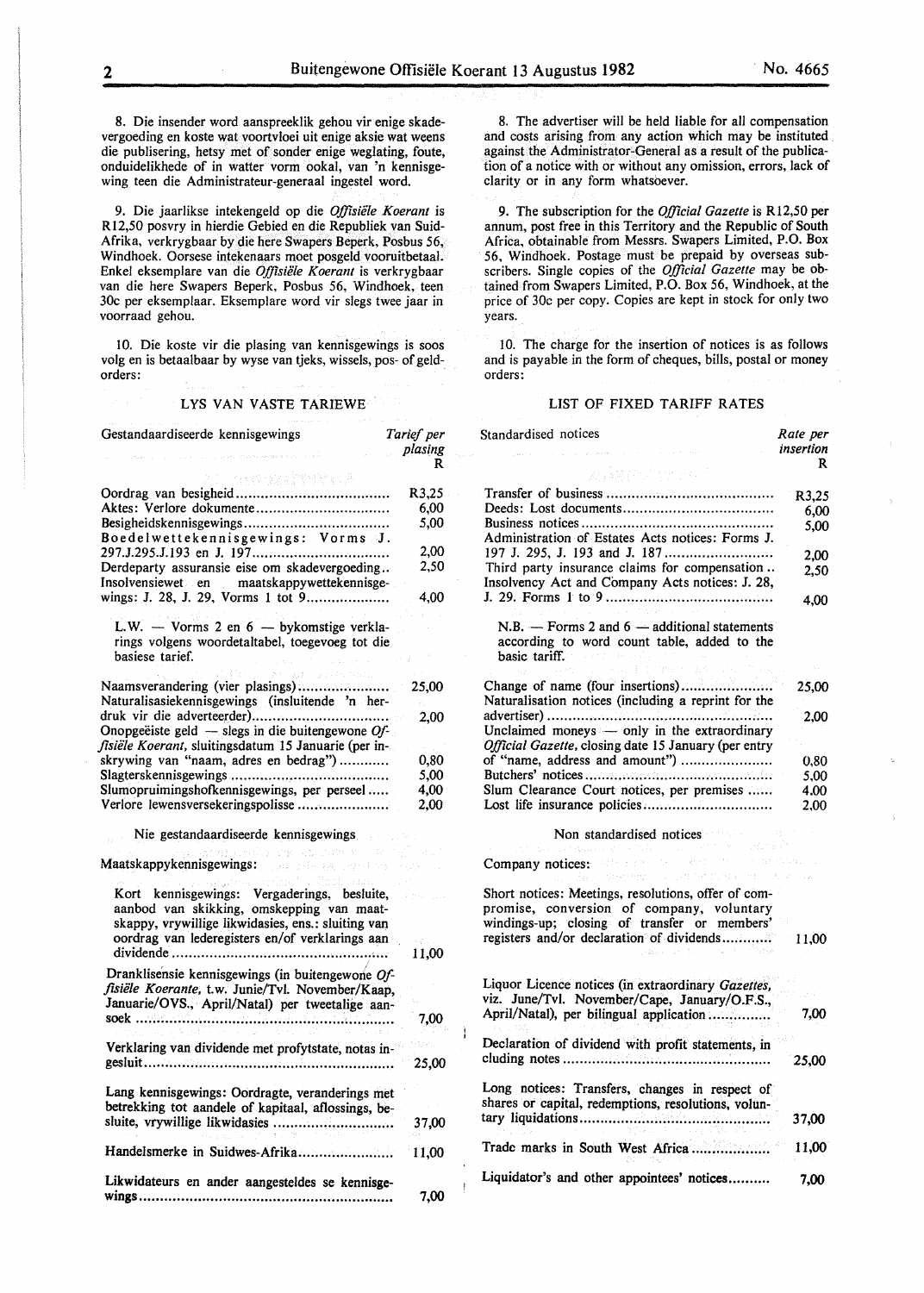Geregtelike en ander openbare verkope:

| Openbare veilings, verkope en tenders: |       |
|----------------------------------------|-------|
|                                        | -6.00 |
|                                        | 15.00 |
|                                        | 23.00 |
|                                        |       |

Orders van die Hof:

| Voorlopige en finale likwidasies of sekwestra- |       |
|------------------------------------------------|-------|
|                                                | 14.00 |
| Vermindering of veranderings in kapitaal,      |       |
| samesmeltings, aanbod van skikking             | 37.00 |
| Geregtelike besture, kurator bonis en soort-   |       |
|                                                |       |
|                                                | 4.00  |
| Tersydestellings en afwysings van petisies (j. |       |
|                                                | 4.00  |

11. Die koste vir die p1asing van advertensies, behalwe die kennisgewings wat in paragraaf 10 genoem word, is teen die tarief van 56c per em dubbelkolom. (Gedeeltes van 'n em moet as volle em bereken word).

12. Geen advertensie word geplaas nie tensy die koste vooruitbetaal is. Tjeks, wissels, pos- en geldorders moet aan die Sekretaris, Burgersake en Mannekrag betaalbaar gemaak word.

#### Vorm/Form J 187

 $\mathbb{W}_\mathcal{N}(\mathcal{N})$  .

#### LIKWIDASIE- EN · DISTRIBUSIEREKENING IN BESTORWE BOEDELS WAT TER INSAE LE

lngevolge artikcl 35(5) van Wet 66 van 1965. word hicrby kennis gegce dat duplikatc van die likwidasie- en distribusierekenings (eerste en finale, *tensy anders vermeld)* in die hoedels hicrondcr vermcld. in die kantorc van die Mccsters en Landdroste soos vermeld en gedurende 'n tydperk van 21 dae (of korter of langer *indien spesiaal vermeld)* vanaf gemclde datums of vanaf datum van publikasic hicrvan. as dit later is. ter insae lê van alle persone wat daarby belang hel.

Indien binne genoemde tydperk geen besware daarteen by die hetrokkc Mccstcrs ingcdicn word nic. gaan die cksekuteurs oor tot die uitbetalings ingevolge gemelde rekenings.

医粘液 计变数

says conservations

390/81 -- BUSCH Katharine 41226-0003-10-7 Swakopmund. Swakopmund Windhoek Barclays-Nasionale Bank Bcperk. (Gereg. Handelsbank) Trustee-tak Posbus 460. Windhoek.

Sales in execution and other public sales:

|                                     | 18.00 |
|-------------------------------------|-------|
| Public auctions, sales and tenders: |       |
|                                     | 6.00  |
|                                     | 15.00 |
|                                     | 23.00 |
|                                     |       |

Orders of the Court:

سال *بردار ای ب*رده ب

| Provisional and final liquidations or sequestra- |       |
|--------------------------------------------------|-------|
|                                                  | 14,00 |
| Reductions or changes in capital mergers, offer  |       |
|                                                  | 37,00 |
| Judicial managements, curator bonis and similar  |       |
|                                                  | 37,00 |
| Extension of return date                         | 4.00  |
| Supersessions and discharge of petitions (J.     |       |
|                                                  |       |

II. The charge for the insertion of advertisements other than the notices mentioned in paragraph 10 is at the rate of 56c per em double column. (Fractions of a em to be reckoned as a em).

12. No advertisements are inserted unless the charge is prepaid. Cheques, drafts, postal orders or money orders must be made payable to the Secretary, Civic Affairs and Manpower.  $(\mu_T - \lambda_T) / (\log)$ 

#### LIQUIDATION AND DISTRIBUTION ACCOUNTS IN DECEASED ESTATES LYING FOR INSPECTION

In terms of section 35(5) of Act 66 of 1965. notice is hereby given that copies of the liquidation and distribution accounts (first an final. *unless otherwise stated)* in the estates specified below will be open for the inspection of all persons interested therein for a period of 21 days (or shorter or longer *if specially stated*) from the date specified or from the date of publication hereof. whichever may be the later. and at the offices of the Masters and Magistrates as stated.

Should no objection thereto be lodged with the Masters concerned during the specified period. the executors will proceed to make payments in accordance with the accounts.

→数/ 1993年 - 44 業界に 1994年 - 通り 1998年<br>アントルタンの2番号 - 第4488号 - 1111年 - 1134年

6/82 - VAN NIEKERK Coenraad Benjamin Ignatius 0709255014009 Erf 217 Witvlei Catharina Magrietha van Niekerk 1011100010004 Gobabis Windhoek Theunissen & De Wet Posbus 3110 Windhoek.

an Guerra Salah Selatan<br>Pada Branan Selatan success and in the interpretations are

s fan 'n geprecht

 $\tau_{\rm{1}}$  is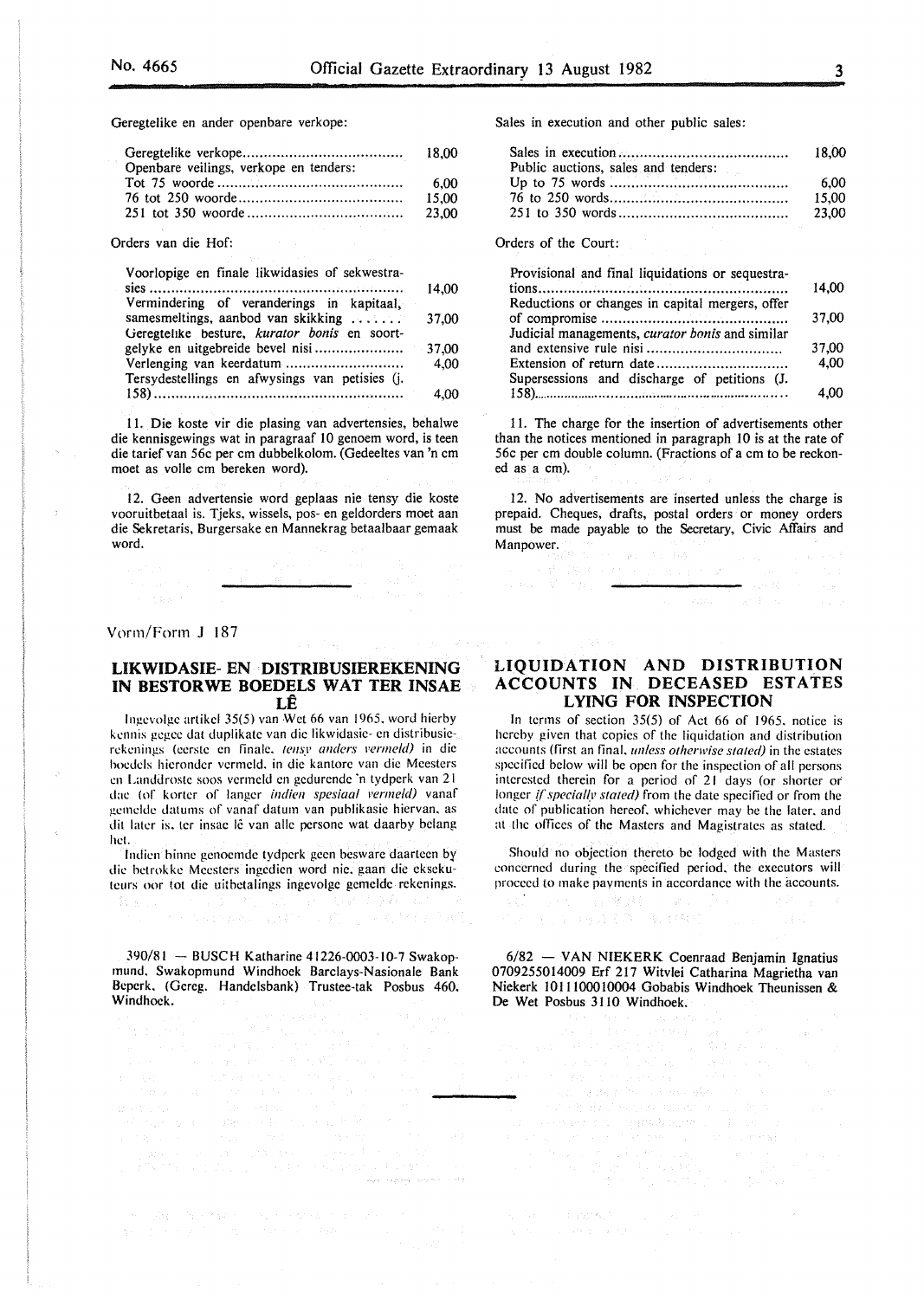Vorm/Form J 193

#### KENNISGEWING AAN KREDITEURE IN BESTORWE BOEDELS

Aile persone wat vorderinge het teen die boedels hieronder vermeld. word hierby versoek om hul vorderinge by die betrokke eksekuteurs en binne 'n tydperk van 30 dae (of andersins soos aangedui) gereken vanaf die datum van publikasie hiervan in te lewer. Die inligting word verstrek in die volgorde: Boedelnommcr. familienaam en voorname. )!eboortedatum. persoonsnommer. laaste datum. datum oorlede: nagelate eggenoot(note) se name. familienaam. )!eboortedatum en persoonsnommer: naam en adres van eksckuteurs of gemagtigde agent, tydperk toegelaat vir lewering van vorderings *indien anders as 30 dae.* 

 $228/82 - LOMBARD - Martha 21/8/1913 130821 -$ 0009-00-3 Posbus 61 Wesstraat 4 Keetmanshoop 9 Julie 1982 Windhoek. Keetmanshoop Belegging Maatskappy (Edms) Bpk. Posbus 876 Keetmanshoop 9000 (Agente vir Eksekutrise).

215/82 --VERMEULEN Christo Gerhardus Windhoek 4.12.1938 38 1204 5070 005 Ress Straat Nr. 4, Windhoek-Wes 11.5.1982 Barclays National Bank Ltd. Western Cape Trustee Branch P.O. Box 4 Cape Town.

209/82 - THOMASSE Josef Johannes Petrus Windhoek 13 Julie 1906 060713 5003 00 4 Plaas "Kub-Suid", No. 4, Distrik Mariental. I Mei 1982 Barclays-Nasionale Bank Bpk. (Gereg. Handelsbank), Westelike Kaap Trustee-Tak, Posbus 4 Kaapstad.

2021年4月2日 NBC 83-74

#### NOTICE TO CREDITORS IN DECEASED ESTATES

All persons having claims against the estates mentioned 'lelow are hereby called upon to lodge their claims with the executors concerned. within 30 days (or otherwise as indicated) calculated from the date of publication hereof. The information is given in the following order: Estate numer. surname and christian names, date of birth. identity number. last address. date of death: surviving spouse's names. surname date of birth and identity number: name and address of executor or authorised agent. period allowed for lodgement or claims if *other than 30 days.* 

250/82 - BASSON Frank I8 November 19I5 I51118 05 00025 Posbus 5, Gibeon - Plaas Grundorn 20 Mei 1982 Windhoek J. K. Roux, Posbus 300, Ernst Stumpfeweg, Mariental.

201/82 -DE WIT Pierre Jean Windhoek 12 Desember 1937 371212 5019 00 7 Plaas Annaboom, Distrik Gobabis. 26 April 1982 Barclays-Nasionale Bank Beperk (Gereg. Handelsbank), Westelike Kaap Trustee-Tak, Posbus 4 Kaapstad.

235/82 - ARCHER Adriaan Pieter Windhoek 4 Oktober 1954 5410045110000 Plaas Keerom, Maltahöhe 22 Mei 1982 Barclays Nasionale Bank Bpk. (Gereg. Handelsbank) Westelike Kaap Trustee-Tak, Posbus 4, Kaapstad.

190/82 VON KOENEN Wolfgang Windhoek 14/1 I/1913 131 I 14 5027 10 8 Schubertstraat 29, Windhoek 15/4/1982 Herman van Wyk Trustdienste (Edms) Bpk. Posbus 3502, Windhoek, 9000

#### Vorm J 29

#### EERSTE BYEENKOMSTE VAN SKULDEISERS, KONTRIBUANTE, LEDE OF SKULDBRIEFHOUERS VAN SKULDBRIEFHOUERS GESEKWESTREERDE BOEDELS, MAATSKAPPYE IN LIKWIDASIE OF ONDER VOORLOPIGE GEREGTELIKE BESTUUR

Nademaal die boedels of maatskappye hieronder vermeld op las van die Hooggeregshof van Suid-Afrika gesekwestreer, gelikwideer of onder voorlopige geregtelike bestuur geplaas is, word hierby deur die Meesters van die Hooggeregshof ingevolge artikels I 7(4) en 40(1) van die Insolvensiewet, 1936, artikels 119 (3), 125 (1) en *196bis* (4) van die Maatskappywet, 1926, en artikels 356 (I), 364 (I) en 429 van die Maatskappywet, 1973, kennis gegee dat 'n eerste byeenkoms van skuldeisers, kontribuante, lede of skuldbriefhouers van genoemde boedels of maatskappye op die datums, ure en plekke hieronder vermeld, vir die bewys van eise teen die boedels of maatskappye, die verkiesing van kurators, likwidateurs of geregtelike bestuurders of bestuurders of voorlopige geregtelike bestuurders, of vir die doeleindes bedoel in artikel 364 of 431 van Wet 61 van 1973, na gelang van die geval, gehou sal word.

In 'n plek waarin 'n kantoor van 'n Meester is, word die byeenkoms voor die Meester en op ander plekke voor die Landdros gehou.

#### FIRST MEETINGS OF CREDITORS, CONTRIBUTORIES, MEMBERS OR DEBENTURE-HOLDERS OF SEQUESTRATED ESTATES, COMPANIES BEING WOUND UP OR PLACED UNDER . PROVISIONAL JUDICIAL MANAGEMENT

The estates and companies mentioned below having been placed under sequestration, being wound up or having been placed under provisional judicial management by order of the Supreme Court of South Africa, Masters of the Pupreme Court Court hereby give notice, pursuant to sections 17 (4) and 40 (I) of the Insolvency Act, 1936, sections 119 (3), 125' (I) and 196bis (4) of the Companies Act, 1926, and sections 356 (I), 364 (I) and 429 of the Companies Act, 1973, that first meeting of creditors, contributories, members or debenture-holders of the said estates or companies will be held on the dates and at the times and places mentioned below, for proof of claims against the estates or companies, the election of trustees, liquidators or judicial managers or managers or provisional judicial managers or for the purposes referred to in section 364 or 431 of Act 61 of 1973, as the case may be.

Meetings in a place in which there is a Master's office, will be held before the Master; elsewhere they will be held before the Magistrate.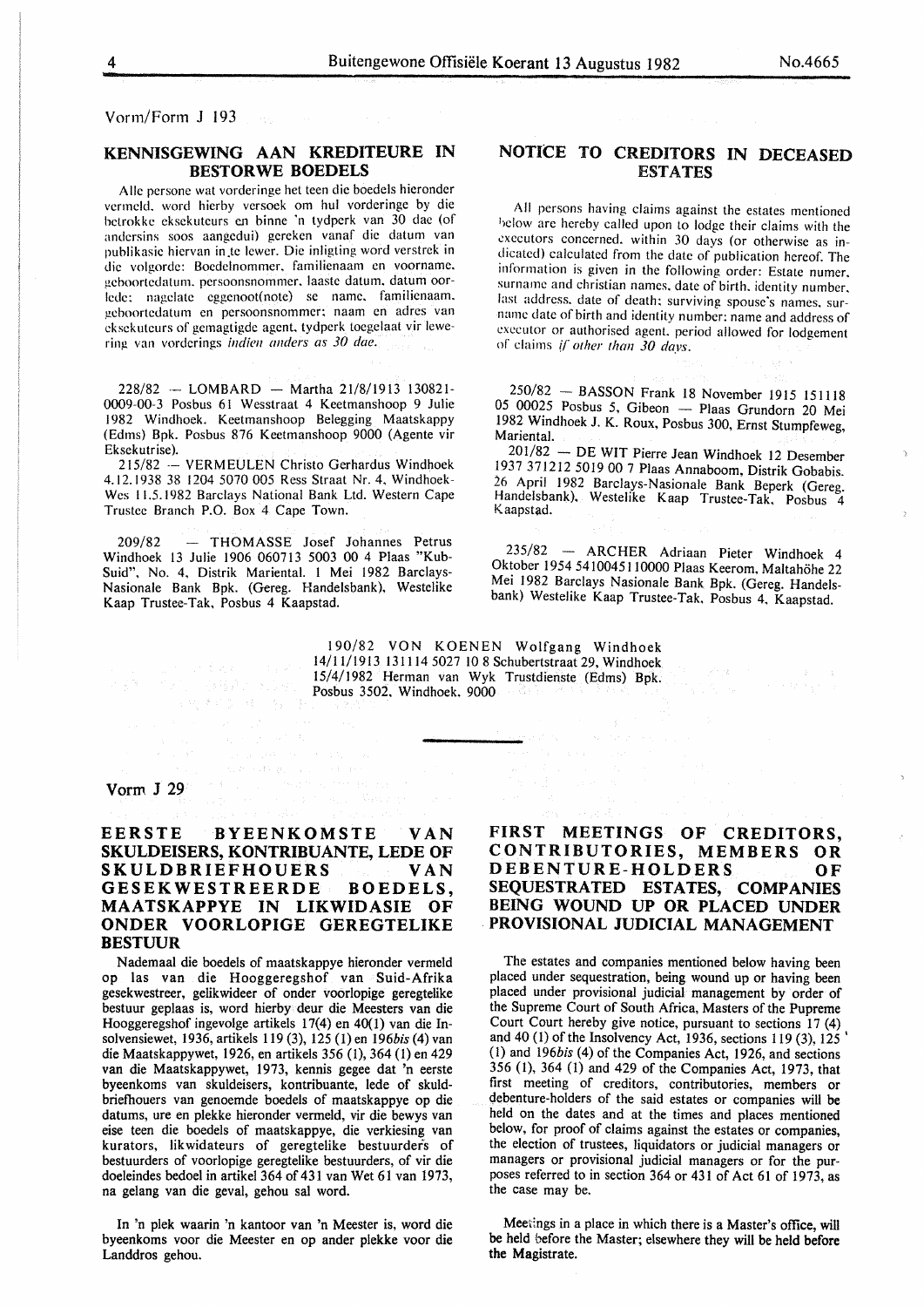W16/82 ROSS Otto Ernst Posbus 36 Kombat S.W.A. 11/6/82 2/7/82. Suidwes-Afrika Afdeling 25.8.1982 10h00 Meesterskantoor Windhoek.

Vorm/Form No. 517

#### KENNISGEWING AAN KREDITEURE IN BESTORWE BOEDELS

Aile pcrsonc wat vordcringc hct teen die boedels in die hvlae vermeld. word versock om sodanige vorderings binne 'n tydpcrk van 30 dac (of andersins soos aangedui) vanaf die datum van publikasie hiervan by die betrokke cksekuteurs in te !ewer.

332/82 LEROUX -Johannes Petrus 1.11.1949 491101 5081 00 7 Otjiwarongo 7 Junie 1982 Le Roux Jeanette Standard Bank SWA Bpk. (Geregistreerde Hande1sbank) Trusteetak. Posbus 2164, Windhoek 30 dae Windhoek SWA.

#### $W11/82 - NAMIPIA$  BRICKS (PTY) LTD (Provisional Liquidation) 2/6/82 2/7/82 Southwest-Africa Division 25/8/82 IOhOO Meester van die Hooggeregshof.

#### NOTICE TO CREDITORS IN DECEASED **ESTATES**

All persons having claims against the estates specified in the schedule, are called upon to lodge their claims with the executors concerned within a period of 30 days (or otherwise as indicated) from the date of publication hereof.

331/82 - SASSON Adriaan Samuel 8 Maart 1902 020308 5009 009 Windhoek 22 Junie 1982 Sasson Johanna Margaretha Alberta Standard Bank SWA Bpk. (Gereg. Handelsbank) Trustee Tak, Posbus 2164, Windhoek 30 dae Windhoek SWA.

99/82 - JENSEN Victor Cornelius Maximilian 31st October 1905 051031 5007 003 27 Alwyn Street, Suiderhof, Windhoek 18th February, 1982 Jensen Gertrud 6th August  $\frac{99}{82}$  - JENSEN Victor Cornelius Maximilian 31st October 1905 051031 5007 003 27 Alwyn Street, Suiderhof,<br>Windhoek 18th February, 1982 Jensen Gertrud 6th August<br>1982 120806 0100 105 W. H. van der Hoven, P.O. Box<br>1401 14016 Verwoerdburg 0140 30 days Windhoek SWA.

المُستسلم (1986) الله الله عليه

Vorm/Form 519

#### UKWIDASIE EN DISTRIBUSIEREKENING IN BESTORWE BOEDEL WAT TER INSAE LE

lngevolge artikel 35 (5) van Wet66 van 1965 word hierby kennis gegee dat die likwidasie- en distribusierekening in die Bocdcl in die Bvlac vcrmcld in die kantorc van die Meester van die Hooggcrcgshof en Landdros soos vermeld vir 'n tvdpcrk van 21 dac vanaf die datum van publikasic hiervan (of andersins soos aangedui) ter insae sal lê vir alle persone wat daarby belang het.

lndicn gcen hcswarc daartccn by die Meester binne die gcmcldc tydpcrk ingcdicn word nic. sal die eksekuteur lot uithetaling daarvolgens oorgaan.

MARTINS Jozua Joagim Francois 14 0324 5003 004 Plaas Elmot, distrik Gobabis Eerste en Finale Likwidasie- en Distribusierekening Martins Sophia Aletta 13 Augustus 1982 Windhoek Gobabis Standard Bank SW A Bpk. (Gereg. Handelsbank) Trustee Tak Posbus 2164, Windhoek 9000.

171/82 - KOTZE Wessel Johannes 990704 5003 00 8 Plaas Cleopatra, distrik Aranos Eerste en Finale Likwidasieen Distribusierekening Kotze (gebore Theron) Johanna Adriana Maria 150813/0003/00/7 13 Augustus 1982 Windhoek Aranos Standard Bank SWA Bpk. (Gereg. Handelsbank) Posbus 2164. Windhoek 9000.

 $\mathcal{E}_{\mathcal{C}}^{\mathcal{L}}\mathcal{E}_{\mathcal{C}}^{\mathcal{L}}=-\frac{1}{2} \partial_{\mathcal{C}}\mathcal{F}_{\mathcal{C}}^{\mathcal{L}}\mathcal{F}_{\mathcal{C}}^{\mathcal{L}}\mathcal{F}_{\mathcal{C}}^{\mathcal{L}}\mathcal{F}_{\mathcal{C}}^{\mathcal{L}}\mathcal{F}_{\mathcal{C}}^{\mathcal{L}}\mathcal{F}_{\mathcal{C}}^{\mathcal{L}}\mathcal{F}_{\mathcal{C}}^{\mathcal{L}}\mathcal{F}_{\mathcal{C}}^{\mathcal{L}}\mathcal{F}_{\mathcal{C}}^$  $\gamma_{\rm eff}$  are a parameter

#### LIQUIDATION AND DISTRIBUTION ACCOUNT IN DECEASED ESTATE LYING FOR INSPECTION

In terms of section 35 (5) of Act 66 of 1965 notice is hereby given that the liquidation and distribution account in the Estate specified in the Schedule will be open for in the inspection of all persons interested therin for a period of 21 days from the date of publication hereof (or otherwise as indicated) at the offices of the Master of the Supreme Court and Magistrate. as stated.

Should no objection thereto be lodged with the Master during the specified period. the Executor will proceed to make payment in accordance therewith.

197/82 - PYPER Cornelis Rudolf 2102170100078 Windhoek Eerste en Finale Likwidasie en Distribusierekening 13 Augustus 1982 Windhoek Standard Bank SW A Bpk. (Gereg. Handelsbank) Posbus 2164, Windhoek 9000.

196/82 DYSON Norman Victor 131122 5031 004 Windhoek Eerste en Finale Likwidasie- en Distribusierekening 13 Augustus 1982 Windhoek Standard Bank SW A Bpk. (Gereg. Handelsbank) Trustee Tak Posbus 2164, Windhoek 9000.

e a conte de la conte de la partide de la conte de la facta de la conte de la facta de la conte de la facta de<br>La partide de la facta de la facta de la facta de la facta de la facta de la facta de la facta de la facta de والمتفاوي والمراجع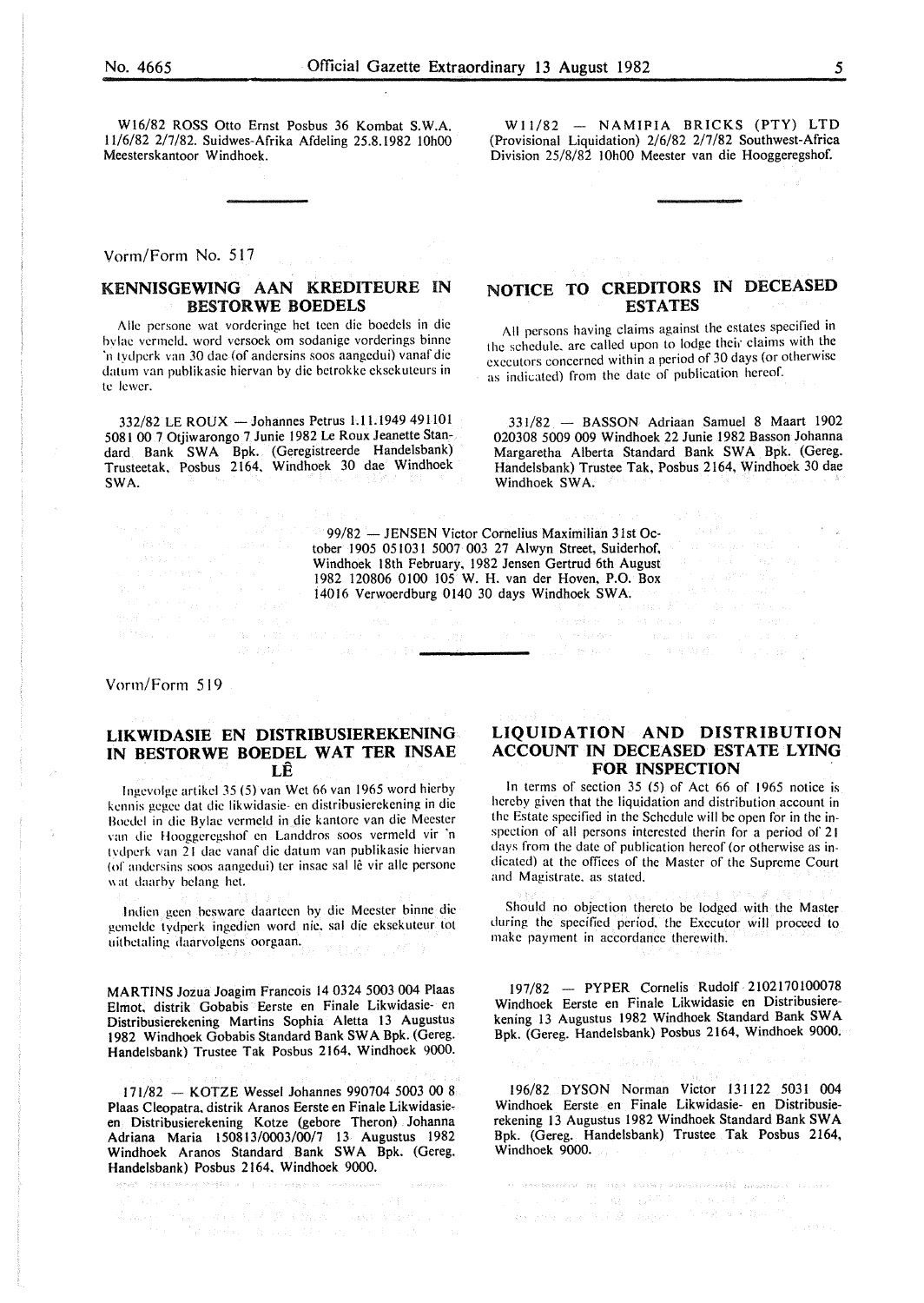130/82 - BEUKES Wilhelm Johannes 211026 5073002 Windhoek Eerste en Finale Likwidasie- en Distribusierekening Beukes Paulina Jacoba (gebore Janse van Vuuren) 221001/0068/00/8 13 Augustus 1982 Windhoek Standard Bank SWA Bpk. (Gereg. Handelsbank)Trustee Tak Posbus 2164, Windhoek 9000.

132/82 LE GRANGE Hermanus Johannes Petrus 090113 5019 00 7 Okahandja Eerste en Finale Likwidasieen Distribusierekening 13 Augustus 1982 Windhoek Okahandja Standard Bank SW A Bpk. Trustee Tak (Gereg. Handelsbank) Posbus 2 104, Windhoek 9000.

Vorm/Form 4

#### LIKWIDASiE-, DISTRIBUSIE KQNTRIBUSIEREKENINGS GESEKWESTREERDE BOEDELS MAATSKAPPYE IN LIKWIDASIE OF IN OF

Ingevolge artikel 108 (2) van die Insolvensiewet, 1936, artikel 136 (2) van die Maatskappywet, 1926, en artikel 406 (3) van die Maatskappywet, 1973, word hierby kennis gegee dat die likwidasie-, distribusie- of kontribusierekenings in die boedels of die maatskappye, na gelang van die geval, hieronder vermeld ter insae van skuldeisers of kontribuante sal lê op die kantore van die Meesters en Landdroste daarin genoem, gedurende 'n tydperk van 14 dae, of die tydperk wat daarin vermeld is, vanaf die datum hieronder vermeld of vanaf die datum van publikasie hiervan, watter datum ok al die laaste is.

W23/74 Insolvent Estate R. R. KRÄMER Eighth Supplementary First & Final Liquidation & Distribution Account At the Offices of the Master of the Supreme Court Windhoek for a period of 14 days as from the 13th August 1982

D. Mathews Trustee Trust & Mining Co. (Pty) Ltd. P.O. Box 82 Windhoek.

#### Vorm/Form *5*

#### UITKEER VAN DIVIDENDE EN INSAME-LING VAN KONTRIBUSIES IN GESEKWES-TREERDE BOEDELS OF MAATSKAPPYE IN LIKWIDASIE

Nademaal die likwidasierekeninge en distribusie- of kontribusie-rekenings in die gesekwestreerde boedels of maatskappye in likwidasie, na gelang van die geval, hieronder vermeld op die datums daarin vermeld, bekragtig is. word hierby ingevolge artikel 113 (1) van die Insolvensiewet, 1936. artikel 139 (2) van die Maatskappyewet, 1926, en artikel 409(2) van die Maatskappyewet, 1973 kennis gegee dat uitbetaling van dividende of insameling van kontribusies aan die gang is in genoemde boedels of maatskappye soos hieronder uiteengesit en dat elke kontribusiepligtige skudeiser die bedrag deur hom verskuldig by die adres hieronder genoem aan die kurator of likwidateur moet betaal.

W8/8I Lumasa Investments (Pty) Ltd. in Voluntary liquidation 21/6/82 Payment of Dividend D. J. Swart P.O. - Box 1571, Windhoek. SWA. Coopers & Lybrand Box 1913 Capetown.

129/82 HOLLANDER Willem Floris 111015 01 00077 Mariental Eerste en Finale Likwidasie- en Distribusierekening Hollander Eunice Susanna 13 Augustus 1982 Windhoek Keetmanshoop Standard Bank SWA Bpk. (Gereg. Handelsbank) Posbus 2164, Windhoek 9000.

208/82 - BURGER Maria Jacoba 100724 0008 007 Keetmanshoop Eerste Likwidasie en Distribusierekening Burger Johannes Hendrik 13 Augustus 1982 Windhoek Keetmanshoop Standard Bank SWA Bpk. (Gereg. Handelsbank) Trustee Tak, Posbus 2164, Windhoek 9000.

#### LIQUIDATION ACCOUNTS AND PLANS OF DISTRIBUTION OR SONTRIBUTION IN **SEQUESTRATED** COMPLANIES BEING WOUND UP

Pursuant to section 108 (2) of the Insolvency Act, 1936, section 136 (2) of the Companies Act, 1926, and section 406 (3) of the Companies Act, 1973, notice is hereby given that the liquidation account and plans of distribution or contribution in the estates or the companies mentioned below will lie open for inspection by creditors or contributories at the offices of the Masters and the Magistrates stated therein, for ' period of 14 days, of for such a period as stated therein, from the dates mentioned below or from the date of publication hereof, whichever may be the later date.

W24/74 Insolvent Estate P.M. GUMS Eighth Supplementary First & Final Liquidation & Distribution Account At the Offices of the Master of the Supreme Court Windhoek for a period of 14 days as from the 13th August 1982. Trust & Mining Co. (Pty) Ltd. P.O. Box 82 Windhoek.

#### PAYMENT OF DIVIDENTS AND COLLECTION OF CONTRIBUTIONS IN SEQUESTRATED ESTATES OR COMPANIES BEING WOUND UP

The liquidation accounts and plans of distribution or contribution in the sequestrated estates of companies being wound up, as the case may be. mentioned below having been confirmed on the date therein mentioned, notice is hereby given, pursuant to section 113 (I) of the Insolvency Act, 1936, section 139 (2) of the Companies Act. 1926, and section 409(2) of the Companies Act, 1973, that dividends are in the course of payment or contributions are in the course of collection in the said estates or companies as set forth below and that every creditor liable to contribution is required to pay to the trustee or liquidator the amount for which he is liable at the address mentioned below.

W6/81 - Insolvent Estate G. J. KOEKEMOER 26th July 1982 Dividend being paid in the 1st & Final Liquidation & Distribution account 1. R. McLaren Trustee Trust & Mining Co. (Pty) Ltd. P.O. Box 82 Windhoek 9000.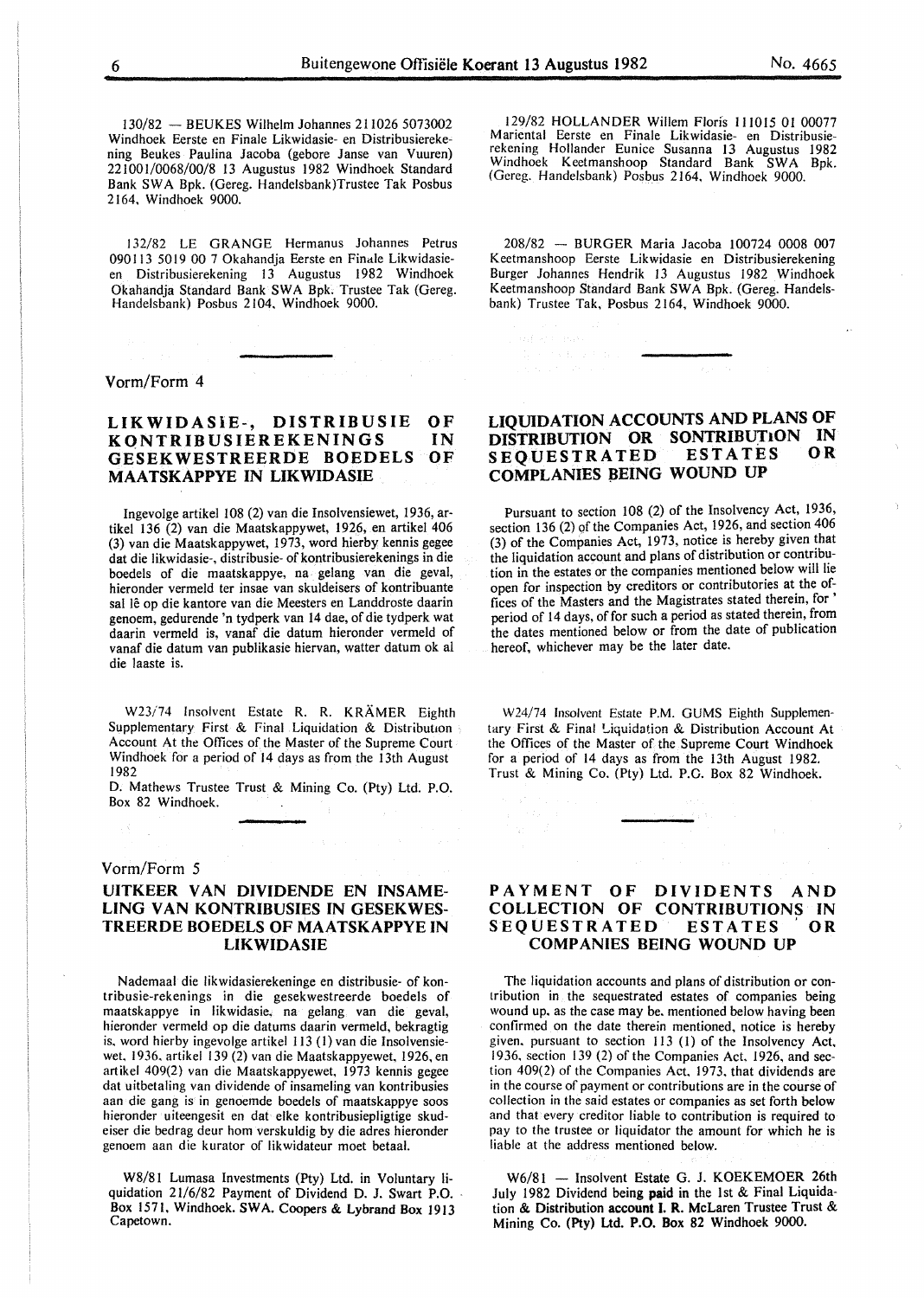W2/81 - Insolvent Estate A. ANTOINE 26th July 1982 Dividend being paid in the 1st  $\&$  Final liquidation  $\&$  distribution account I. R. McLaren Trustee Trust & Mining Co. (Pty) Ltd. P.O. Box 82 Windhoek 9000.

#### **VERLORE TRANSPORTAKTE**

Hiermee word kennis gegee dat ons voornemens is om aansoek te doen vir 'n gesertifiseerde afskrif van Akte van Transport Nr. T287/I969 gedateer 27 Februarie 1969 Ten gunste van:

JOHANNES JAKOBUS SMEER (Gebore op 30 Julie 1939) ten aansien van:

SEKERE Halwe  $(\frac{1}{2})$  aandeel in Plaas Jakkalswater Nr. 13 GELEE Registrasie Afdeling "G"

GROOT I 499,8162 (Eenduisend Vierhonderd Nege-en-Negentig Komma Agt Een Ses Twee) hektaar.

Aile persone wat teen die uitreiking van sodanige afskrif beswaar maak, word hiermee versoek om dit skriftelik in te dien by die Registrateur van Aktes te Windhoek binne *5*  (vyf) weke na die laaste publikasle van hierdie kennisgewing.

SW ANEPOEL & KINGHORN Posbus 1455 SWAKOPMUND 9000

#### IN DIE HOOGGEREGSHOF VAN SUIDWES-AFRIKA

In die saak tussen:

#### NEDBANK LIMITED Eiser

en

OTILLIE GRETE ABRAHAMS Verweerder

#### KENNISGEWING VAN VERKOPING IN EKSEKUSIE

Kennis word hierby gegee dat die ondervermelde verbeterde, onroerende eiendom in eksekusie verkoop sal word deur die Adjunk-Balju vir die Distrik van Windhoek op Vrydag die 3de dag van SEPTEMBER 1982 om 09h00 uur in die voormiddag te Erf No. 435, hoek van Osler en Ellis Strate, Windhoek.

SEKERE Resterende gedeelte van Erf No. 435, Windhoek GELEE in die munisipaliteit van Windhoek Registrasie Afdeling "K"

GROOT 515 (Vyfhonderd en Vyftien) vierkante Meter met verbeteringe daarop bestaande uit 'n woonhuis.

Die voorwaardes van die verkoping sal aangekondig word deur die Adjunk-Balju net voor die verkoping, en sal ook beskikbaar wees vir inspeksie by die kantoor van die Adjunk-Baliu.

Gedateer te WINDHOEK hierdie 2de dag van AUGUSTUS 1982.

R. Olivier & Kie Prokureurs vir Eiser Realmar Gebou h/v Leutwein & Bahnhofstrate Posbus 2198 WINDHOEK

#### VERLORE TRANSPORTAKTE

Hiermee word kennis gegee dat ons voornemens ·is om aansoek te doen vir 'n gesertifiseerde afskrif van Akte van Transport Nr. TI80/1963, gedateer 22 Maart 1963 Ten gunste van:

LOUIS JACOBUS LEROUX (gebore op 29 Julie 1924) ten aansien van:

SEKERE Erf Nr. 88 Otavi Dorp

GELEE In die munisipaliteit van Otavi Registrasie Afdeling "A"

GROOT I 700 (Eenduisend Sewehonderd) Vierkantmeters Aile persone wat teen die uitreiking van sodanige afskrif beswaar maak, word hierby versoek om dit skriftelik in te dien by die Registrateur van Aktes te Windhoek binne vyf (5) weke na die laaste publikasie van hierdie kennisgewing.

Gedateer te Windhoek hierdie 3de dag van Augustus 1982.

MULLER & BRAND Posbus 2073 WINDHOEK 9000

#### IN THE MAGISTRATE'S COURT FOR THE DISTRICT OF WINDHOEK HELD AT WINDHOEK

CASE NO. 965/78

In the Matter between: J. C. HECHTER

**Plaintiff** 

ROLF PALLE

and

Defendant

In pursuance of a judgment of the abovementioned Honourable Court in this matter dated lOth March 1978, I shall sell in execution by public auction on WEDNESDAY 25 August 1982 at 14h00 at the site of the hereinaftermentioned property subject to the conditions of sale to be read at the sale, the following immovable property:

CERTAIN Erf No. 282 Okahandja Town

SITUATE in the Municipality of Okahandja Registratic Division "J"

MEASURING 2833 square metres

BEING a dwelling-house and outbuilding

The conditions of sale will lie for inspection at my office at OKAHANDJA and at the offices of Plaintiff's attorneys and shall be read at the sale.

DEPUTY SHERIFF, OKAHANDJA LORENTZ & BONE Standard Bank Chambers Kaiser Street

P.O. Box 85 WINDHOEK.